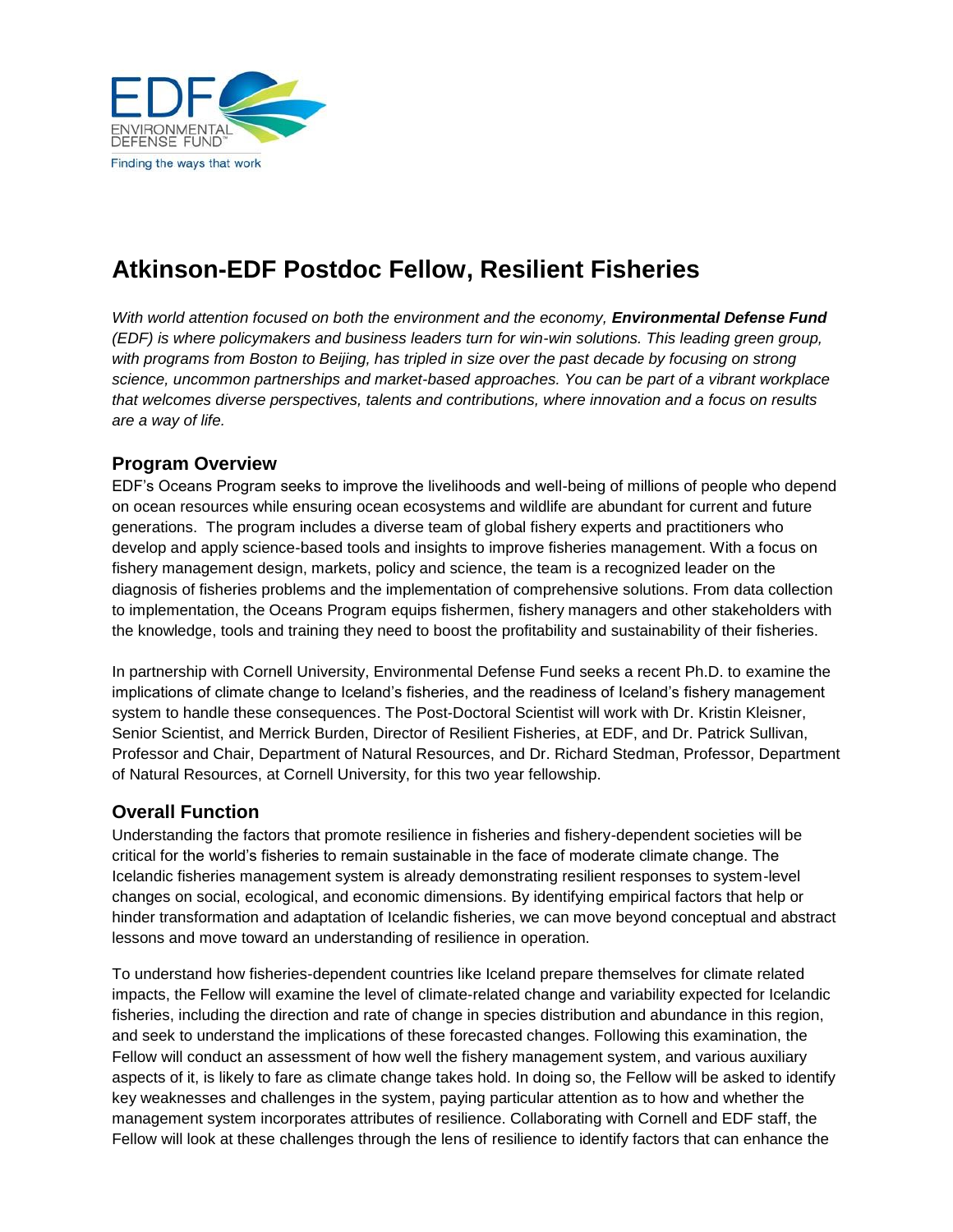resilience of Iceland's fisheries.

The work of the Post-Doctoral Fellow will provide information that can be incorporated into EDF's fisheries intervention efforts so that they foster resilience to climate change. While the project will focus on Iceland, the lessons learned from Iceland can inform the practice of resilience elsewhere and help to evaluate governance and management systems in other parts of the world.

The Fellow will be part of a cohort of Post-Docs and research fellows at EDF and at the Cornell Atkinson Center for a Sustainable Future, and collaborate closely with our research partners at Cornell University. Continued professional development, training and mentoring by EDF & Cornell staff and partners will be provided to familiarize the successful candidate with specific issues, including working at the science/policy interface, the Icelandic fisheries system, climate resilient fisheries management strategies, and the sustainability of coupled human-natural systems, including fisher-based systems.

## **Key Responsibilities**

In collaboration with the project team and scientists in the field, the Post-Doctoral Fellow will:

- Use existing data to identify key relationships between temperature and other oceanographic conditions and fisheries population processes.
- Use existing data and models to emulate and simulate changes to fish stocks in response to climate change.
- Develop an understanding of Iceland's fishery management and governance systems.
- Identify likely impacts of climate change to Iceland's fishery sectors and communities.
- Assess the fishery management challenges posed by climate change.
- Identify fishery management methods and approaches responsive to these challenges, using attributes of resilience as a guiding framework.
- Develop a set of lessons learned that can inform the practice of resilience elsewhere.
- Develop papers for publication in peer-reviewed journals, conference presentations, and other appropriate fora on the topic of resilience and fisheries.

## **Qualifications**

- A recent Ph.D. in a relevant field (e.g., fisheries science, ecology, physical oceanography, natural resource management, etc.).
- Experience with ecosystem processes and ecosystem-based fisheries management.
- Strong quantitative skills, including demonstrated experience and fluency in statistical modeling languages (e.g. R and MATLAB).
- Understanding of fishery management and governance systems.
- Strong written and oral communication skills, as evidenced through publication in the peer reviewed scientific literature and presentations to a variety of audiences.
- Strong skills in critical thinking and analysis.
- An interest in and demonstrated capacity for translating scientific theory into real-world applications and practice.
- Well organized, self-motivated and detail-oriented.
- Ability to work on multiple projects, prioritize and meet deadlines.
- Ability to work both independently and as part of a multidisciplinary team, including with colleagues from different technical and cultural backgrounds, and distributed across multiple geographies.
- Ability and willingness to be flexible and adapt to an evolving area of work.
- Willingness to travel semiregularly (e.g. once per month) domestically and internationally, including regular travel to meet with project partners at Cornell University.